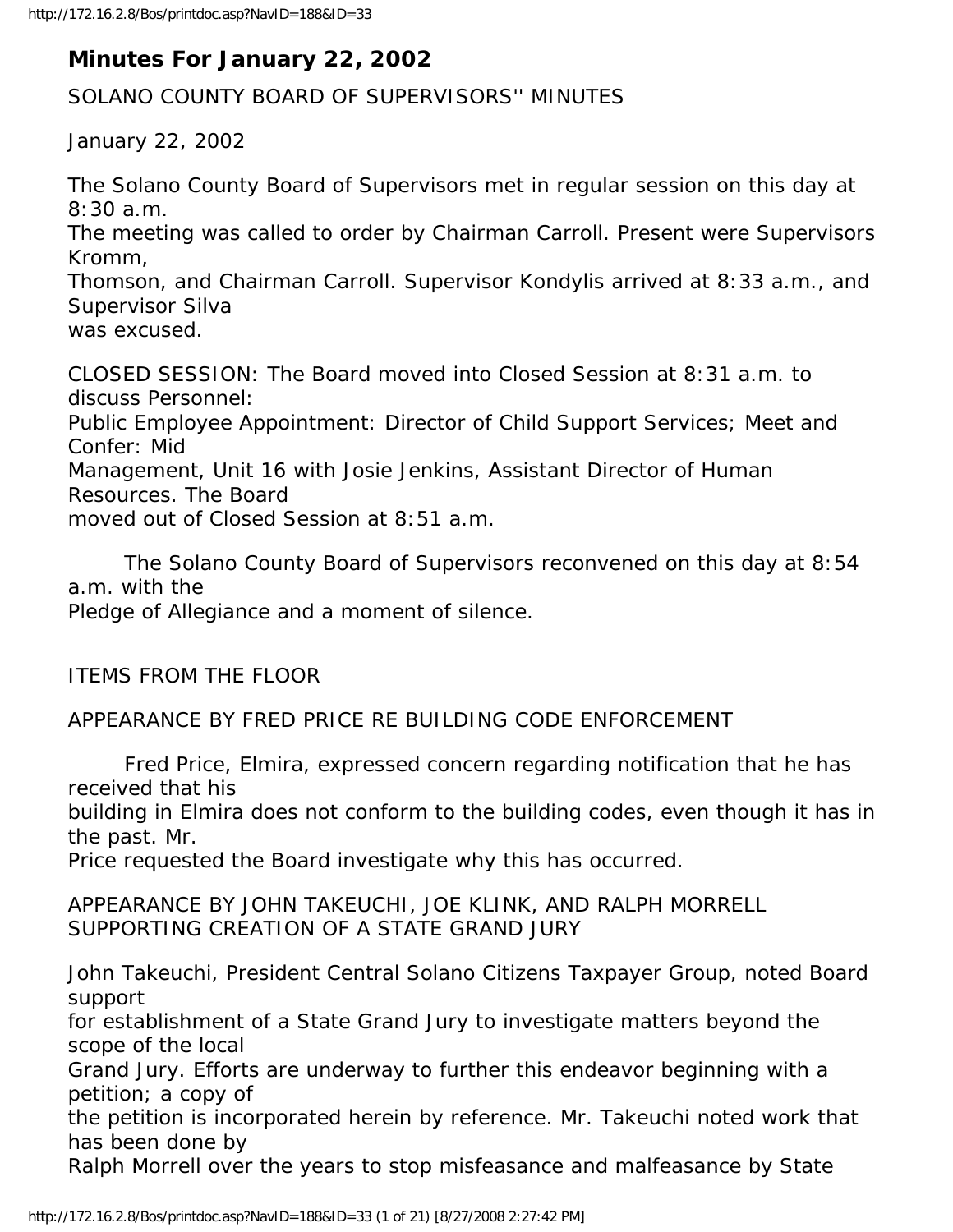officials. Mr.

Takeuchi requested the Board support signing the petition and to encourage support by other

bodies.

 Joe Klink, Vacaville Taxpayers Association, noted support for the creation of a State

Grand Jury, and encouraged support of this effort.

 Ralph Morrell, Dixon, feels something needs to be done to correct government, and to

demand good public management.

APPROVAL OF AGENDA

On motion of Supervisor Kondylis and seconded by Supervisor Kromm, the Board acted

to approve the submitted Agenda, incorporated herein by reference, with the following

modifications:

(Item 19) Rural North Vacaville Water District

Adoption of a resolution authorizing execution of Safe Drinking Water State Revolving Fund claims for reimbursement certification of Engineer by Cal Water Chief Engineer for water system engineering and construction claims and by District?s General Manager for all other claims, removed from the Consent Calendar.

So ordered by a vote of 4-0, Supervisor Silva excused.

CONSENT CALENDAR

On motion of Supervisor Kondylis and seconded by Supervisor Kromm, the Board acted

to approve the following Consent Calendar items by a vote of 4-0, Supervisor Silva excused.

(Item 12) RESOLUTION NO. 2002-012 AFFIRMING SOLANO COUNTY''S SUPPORT OF THE TOURO UNIVERSITY 3RD ANNUAL TRIBUTE TO DR. MARTIN LUTHER KING, JR. DAY, adopted. (see Resolution Book)

(Item 13) SUBMISSION OF GRANT APPLICATION TO NATIONAL COURT APPOINTED SPECIAL ADVOCATE ASSOCIATION RE CASA PROGRAM DEVELOPMENT, as outlined in the Agenda Submittal from the County Administrator''s Office dated January 22, 2002, incorporated herein by reference, approved.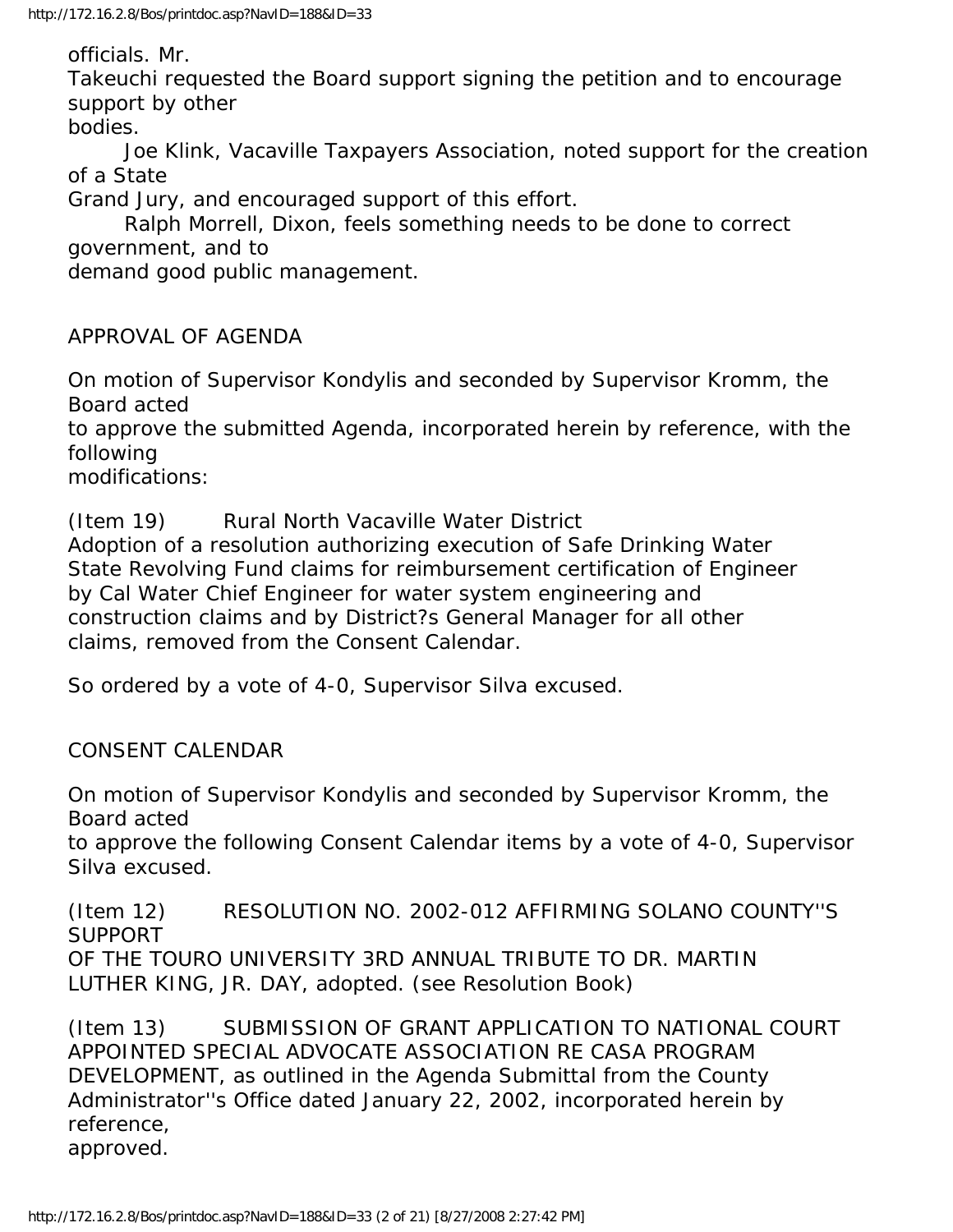SUBMISSION OF GRANT APPLICATION TO NATIONAL COURT APPOINTED SPECIAL ADVOCATE ASSOCIATION RE CASA PROGRAM STAFF DIVERSIFICATION, as outlined in the Agenda Submittal from the County Administrator''s Office dated January 22, 2002, incorporated herein by reference, approved.

(Item 14A) NOTICE OF COMPLETION TO EIGHT COUNTY BUILDINGS BY CMS

VIRON ENERGY SERVICES, as outlined in the Agenda Submittal from General Services dated January 22, 2002, incorporated herein by reference, approved and

Chairman authorized to sign said notice on behalf of Solano County.

(Item 14B) AGREEMENT WITH FAULTLINE ASSOCIATES INC. RE ENVIRONMENTAL CONSULTING SERVICES AT COUNTY

CORPORATION YARD AND FLEET OPERATIONS GARAGE, as outlined in the Agenda Submittal from General Services dated January 22, 2002, incorporated herein by reference, approved and County Administrator authorized

to sign said contract on behalf of Solano County.

(Item 15) RESOLUTION NO. 2002-013 AMENDING THE ALPHABETICAL LISTING OF CLASSES AND SALARIES (CHILD SUPPORT SERVICES), adopted. (see Resolution Book)

 RESOLUTION NO. 2002-014 AMENDING THE LIST OF NUMBERS AND CLASSIFICATIONS OF POSITIONS WITHIN SOLANO COUNTY (CHILD SUPPORT SERVICES), adopted. (see Resolution Book)

(Item 16) RESOLUTION NO. 2002-015 PROCLAIMING THE MONTH OF **JANUARY** 2002 AS ELIGIBILITY BENEFITS SPECIALIST AND EMPLOYMENT RESOURCE SPECIALIST RECOGNITION MONTH IN SOLANO COUNTY, adopted. (see Resolution Book)

(Item 17) AGREEMENT WITH PREFERRED STAFFING NURSE REGISTRY RE TEMPORARY NURSING STAFF SUPPORT, as outlined in the Agenda Submittal from the Sheriff''s Office dated January 22, 2002, incorporated herein

by reference, approved and Chairman authorized to sign said contract on behalf of

Solano County.

(Item 18) AGREEMENT WITH JACK HARRISON RE TRI-CITY AND COUNTY COOPERATIVE PLANNING GROUP''S OPEN SPACE COORDINATOR POSITION, as outlined in the Agenda Submittal from the Department of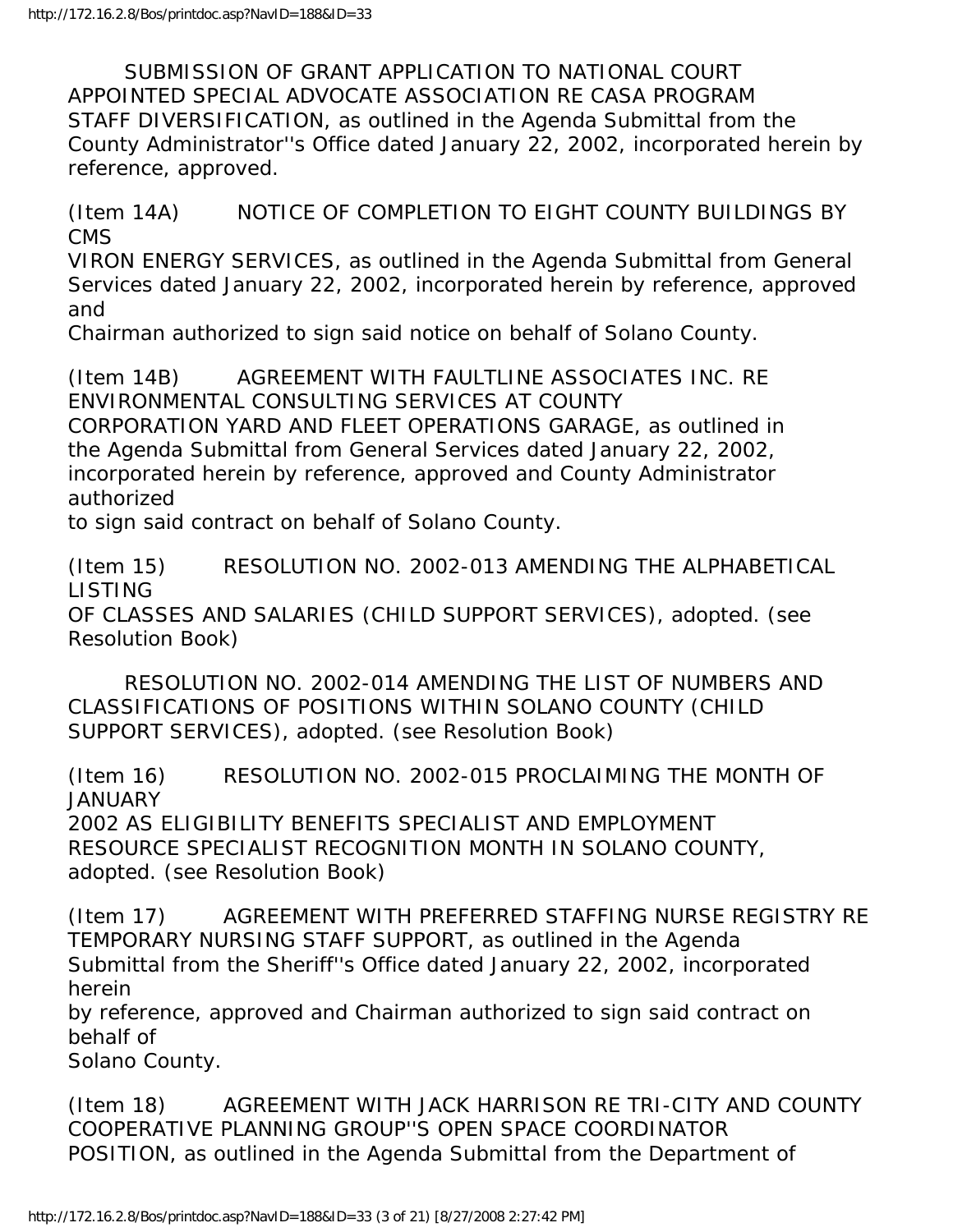Environmental Management dated January 22, 2002, incorporated herein by reference, approved and Chairman authorized to sign said contract on behalf of Solano County.

 APPROPRIATION TRANSFER IN THE AMOUNT OF \$49,500 RE TRI-CITY AND COUNTY COOPERATIVE PLANNING GROUP''S OPEN SPACE COORDINATOR POSITION, as outlined in the Agenda Submittal from the Department of Environmental Management dated January 22, 2002, incorporated herein by reference, approved.

ORDERS

(Item 19) RURAL NORTH VACAVILLE WATER DISTRICT

 Minutes regarding this matter are contained in the Rural North Vacaville **Water** 

District Minutes Book.

(Item 21A) FISCAL YEAR 2001/2002 MID-YEAR FINANCIAL REPORT, APPROVED

 APPROPRIATION TRANSFERS FOR VARIOUS DEPARTMENTS, APPROVED

 RESOLUTION NO. 2002-016 AMENDING THE LIST OF NUMBERS AND CLASSIFICATIONS OF POSITIONS WITHIN SOLANO COUNTY (LIBRARY), ADOPTED

 RESOLUTION NO. 2002-017 AMENDING THE LIST OF NUMBERS AND CLASSIFICATIONS OF POSITIONS WITHIN SOLANO COUNTY (LIBRARY), ADOPTED

 RESOLUTION NO. 2002-018 AMENDING THE LIST OF NUMBERS AND CLASSIFICATIONS OF POSITIONS WITHIN SOLANO COUNTY (GENERAL SERVICES), ADOPTED

 RESOLUTION NO. 2002-019 AMENDING THE LIST OF NUMBERS AND CLASSIFICATIONS OF POSITIONS WITHIN SOLANO COUNTY (ASSESSOR/RECORDERS OFFICE-RECORDERS DIVISION), ADOPTED

 MINIMUM OF \$10 MILLION TO BE MAINTAINED IN THE GENERAL FUND RESERVE

County Administrator Michael Johnson reviewed the information contained in the

Agenda Submittal from his department dated January 22, 2002, incorporated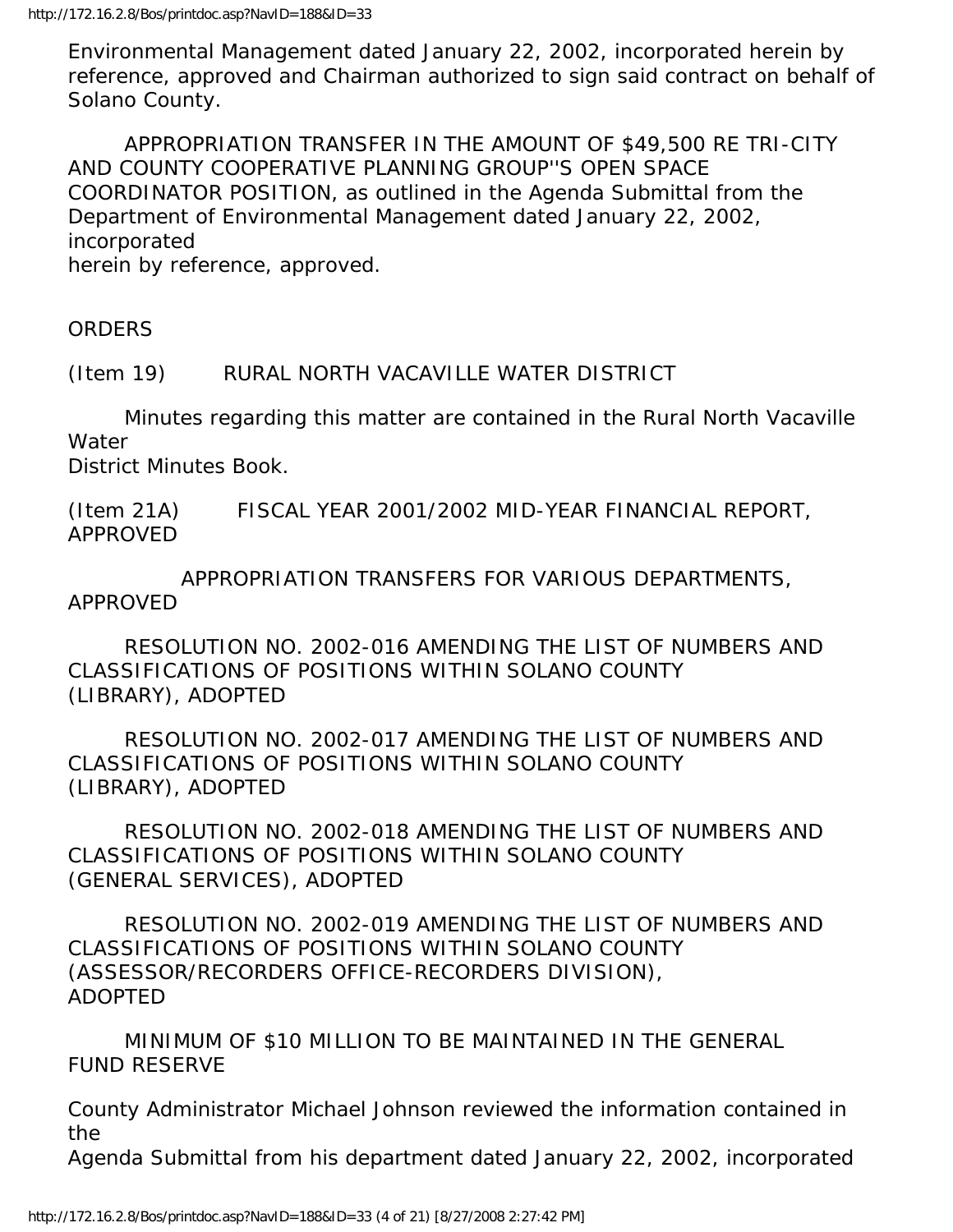herein by reference,

regarding the financial status of the County. Mr. Johnson noted the County is running in the

black and is forecasting a fund balance of approximately \$6.2 million, the Department of

Probation and the District Attorney have projected some fiscal difficulties due to the drop in

Proposition 172 funding, and that the information is based on 5 months of data. Mr. Johnson

further discussed the State budget, the commitment of the Governor not to take the Vehicle

License Fee (VLF) funds from the County, County reserves, and fiscal prudency. Responding to questions posed by Supervisor Kromm regarding the purchase of a truck

for Animal Care as listed in recommendation number 13, Assistant County Administrator/Budget

Quang Ho noted the vehicle had previously been approved, it is shown to reflect the transfer of

funds to fleet to make the purchase.

Responding to questions posed by Supervisor Kromm on Attachment A page 3 the Child

Health & Disability Prevention Program (CHDP) and how it ties to Medi-Cal and Healthy

Families and the impacts of eliminating the CHDP program, Director of Health and Social

Services Patrick Duterte noted the program is used for many foster children. Responding to questions posed by Supervisor Kromm on Attachment A page 4 on the In

Home Support Services (IHSS) implementation of the wage increases and no added wage

increases, Britt Ferguson, County Administrative Office, noted the State had approved a wage

increase, the ability for the Public Authority to grant an additional wage increase, and the State

will not match any pay increases over what has already been approved.

Responding to questions posed by Supervisor Kromm on Attachment A page 9 a loan

from the California Energy Commission and those impacts, Ms. Ho noted the loan was approved

in June 2001, but the first payment is not due until December 2002 and is not reflected in this

report. Director of General Services Jim Werdell noted the loan has an interest rate of 2%, and

will be paid off with the energy savings each year.

Responding to questions posed by Supervisor Kromm on Attachment A page 13 regarding significant increases in fees for the Recorder''s Office and the backlog of work, Ms. Ho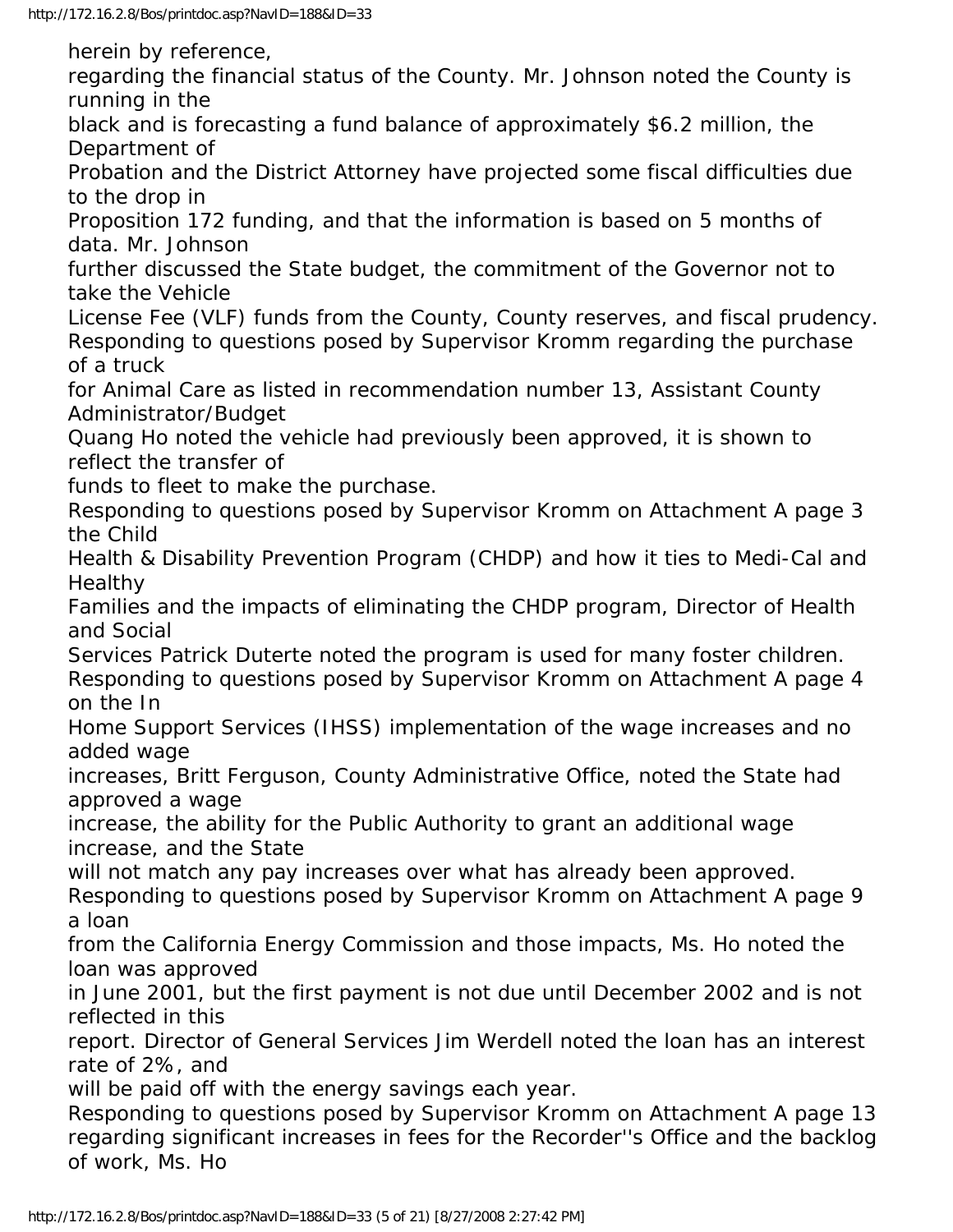noted the fees are being used to hire extra help and with the addition of a limited term position to

eliminate the backlog.

Responding to questions posed by Supervisor Kromm on Attachment A page 18 under

Probation and the Federal Financial Participation as a revenue stream, John Taylor, County

Administrative Office, noted the Federal Financial Participation has to do with the additional

revenue that is received to offset County costs for group home placements. Solano County has a

lower than average caseload that qualify for this funding, the County is paying more through out-

of-pocket funds, and the department is exploring ways to increase eligibility of these youths.

Responding to questions posed by Supervisor Kromm regarding the closure of the United

Airline Facility in Suisun and if the Workforce Investment Board (WIB) had been involved, Mr.

Ferguson noted WIB has been working with United Airlines. Mr. Johnson noted most of the 124

employees in Suisun have been offered relocation positions. Supervisor Kromm noted the

dramatic impacts the closure will have on the City of Suisun.

Supervisor Kromm commended staff for all the hard work, and is concerned with the

long-term implications of the State budget and the economic downturn.

Responding to questions posed by Supervisor Kondylis regarding recommendation

number 19 allowing employees the opportunity to redesignate into the Executive Management

at-will group, Mr. Johnson discussed the transition to the at-will for much of the Executive

Management group which was done on a voluntary basis, and the request to now allow some

employees to opt in. Supervisor Kondylis expressed concern with changing the option when

originally the option was noted as irrevocable.

Donald Tipton, Vallejo, voiced concern regarding issues relative to vacant positions in

the Library, and wants to ensure the Library will remain open with the extended hours especially

in light of the 1/8th cent sales tax that is being collected, with expenditures of \$57,000 to collect

\$40,000 in delinguent fines, and with the Vallejo Veterans Building.

Responding to the questions posed by Mr. Tipton, Mr. Johnson discussed staffing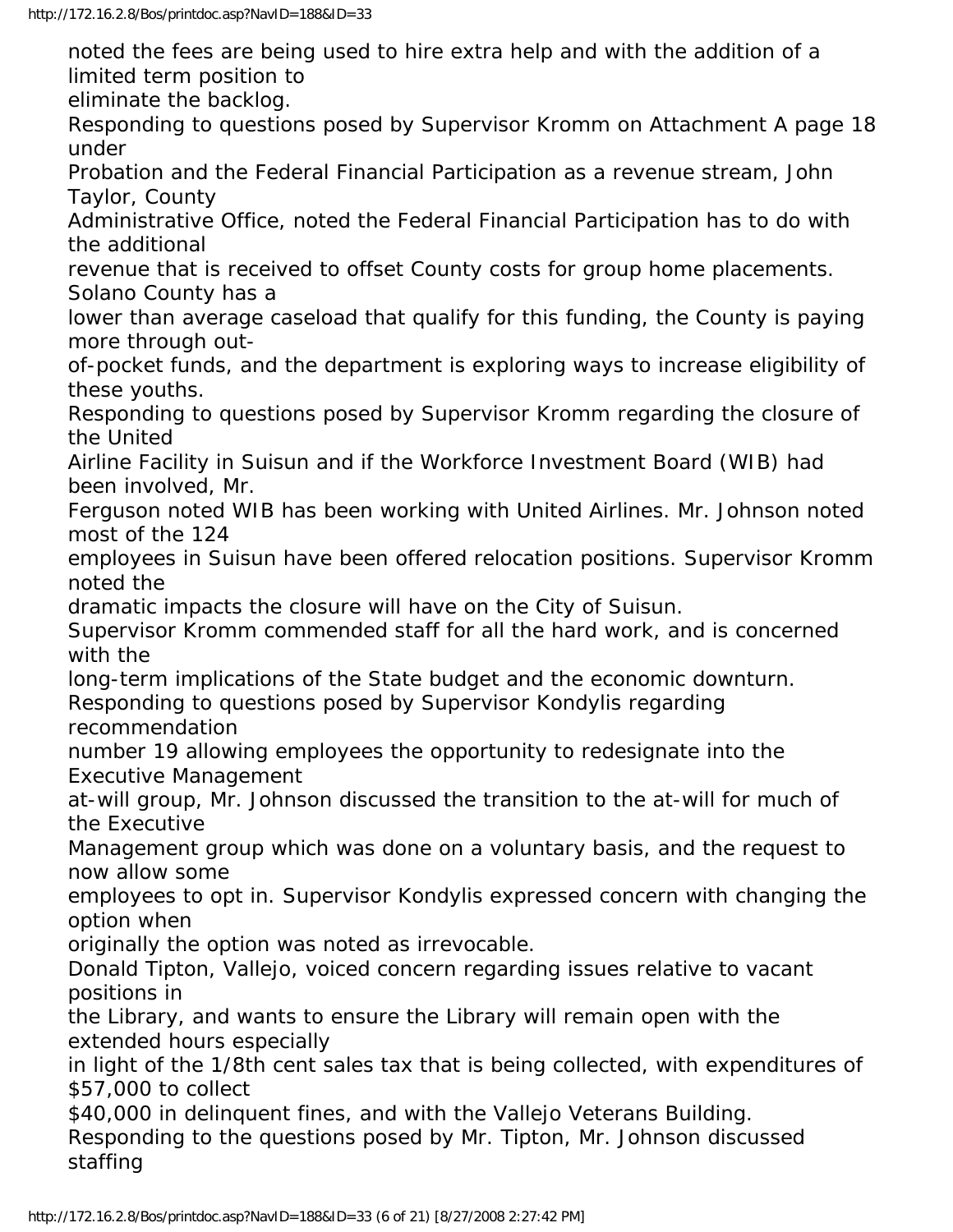changes in the Library.

Chairman Carroll voiced concern with the addition of the management position, and

noted the need to maintain the hours of service

Responding to the questions posed by Mr. Tipton relative to the Library, Kathy Gibson,

County Administrative Office, noted the \$57,000 appropriation transfer is for two different

actions. One action is for \$17,142 to be paid to the City of Vallejo for insurance and

maintenance costs for the JFK Library, and \$40,000 are the projected costs for the collection

company with a return of a minimum of \$40,000 that is expected to be collected. The collection

agency will only charge for fines they are able to collect.

Supervisor Kromm noted the real reduction in costs is \$200,000 for the Library, since

there is a reduction of \$1.3 million in contingency expenditures. Many positions have been

added over the last few years, there are a few positions that have been difficult to fill resulting in

salary savings for the funded positions..

Chairman Carroll noted the importance of filling the vacant positions within the Library.

Supervisor Kromm expressed concern with the minimum of \$5 million in the General

Fund reserve, and suggested increasing that amount to \$10 million.

Supervisor Thomson also noted the need to increase the General Fund reserve to \$10

million.

Supervisor Kondylis requested that recommendation number 3 be addressed separately.

 On motion of Supervisor Kondylis and seconded by Supervisor Kromm, the Board acted

to accept the Mid-Year Financial Report and to approve all recommendations outlined in the

Agenda Submittal with the exception of recommendation number 3. So ordered by a vote of 4-0;

Supervisor Silva excused.

Recommendation No. 3 – Budget Policy, General Fund Reserve and Resource Reduction Strategy:

Supervisor Kromm noted on page 6, the Resource Reduction Strategy suggested language changes to number A)2 to maintain language for the County''s highest priority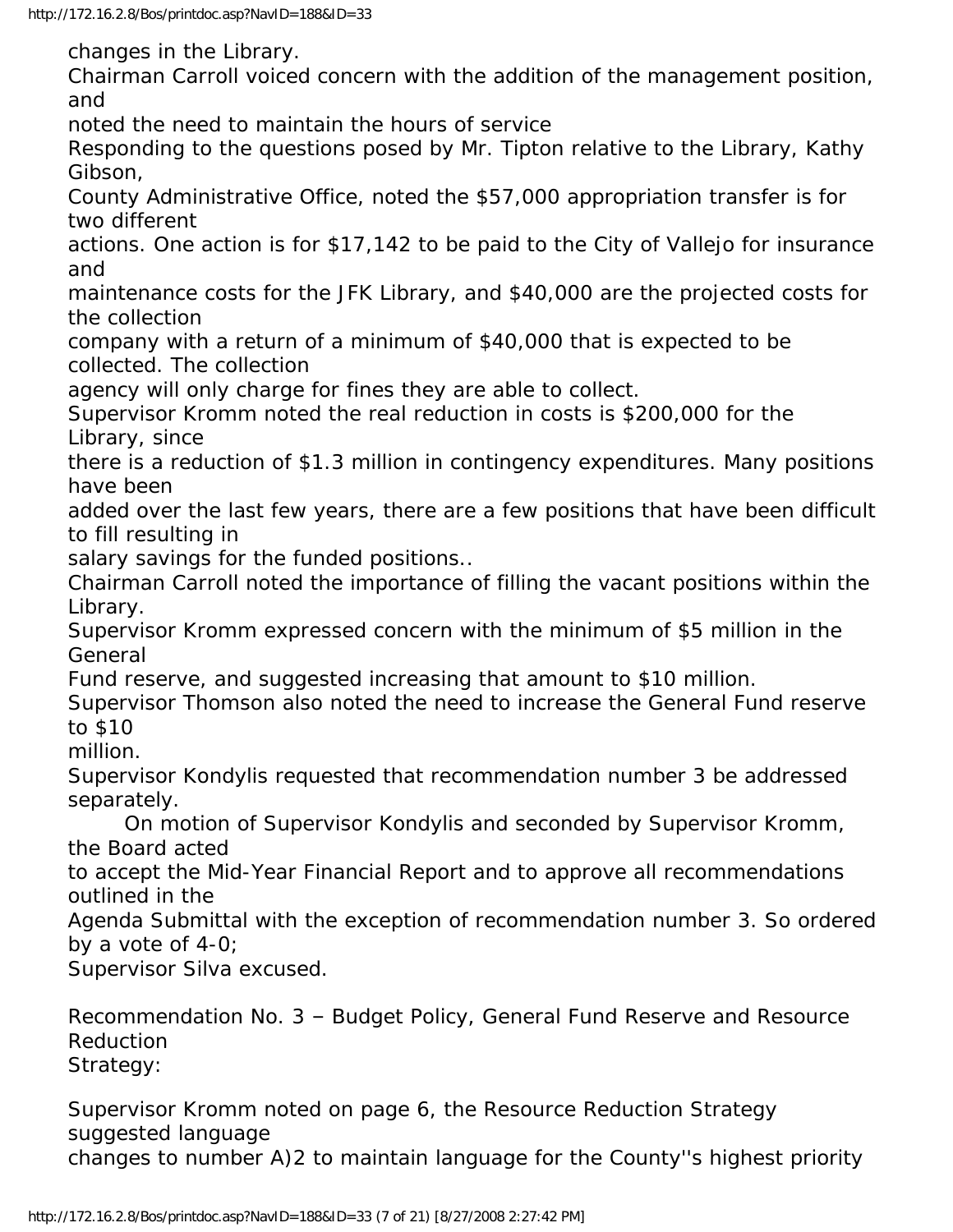programs, and to

remove the language referring to back filling and reductions

 Mr. Johnson explained reasoning for the language included in the report, and noted high

priorities of the Board would be funded.

 Supervisor Kromm requested language be changed on page 6, number A) 3 to balance

staff retention with maintenance of high quality services. Since some areas are involved with

quantity rather than quality.

 Mr. Johnson clarified A)3 by noting if there are reductions, Board priorities would be set

and reductions would come from the lowest priority program rather than some reductions from

all programs.

 Supervisor Thomson noted the problems with making the suggested policy changes by

Supervisor Kromm, and the need to fully fund the highest priority programs.

 Supervisor Kondylis expressed concern with maintaining a high reserve when there are

so many needs in the community that are not being met, and proposed taking the interest from

the \$23 million reserve fund to fund priorities. Supervisor Kondylis noted opposition to

increasing the General Fund Reserve. Supervisor Kondylis expressed concern on page 5 under

Discretionary Programs and the recommendation to not propose new discretionary programs

unless they are fully funded in FY2002/03 and in future years, noting the main responsibility of

the Board is to the people of the County. There are programs/grants that are worthwhile in the

short term that will meet needs of some people that may otherwise not get any services, and feels

if we can get money to do a little bit at no cost, we should do it.

 Chairman Carroll noted the need for an annual priority review, and discussed the life of a

grant and the possibility of reducing staff when the grant is expended. Grants do give us an

opportunity to try different programs at no expense to the County.

 Mr. Johnson noted putting the Board in a difficult position to have to shut down a

successful program, explained how the interest is represented in the budget and how the interest

earnings are utilized.

 Supervisor Kromm, on page 5 "Discretionary Program", suggested the language after FY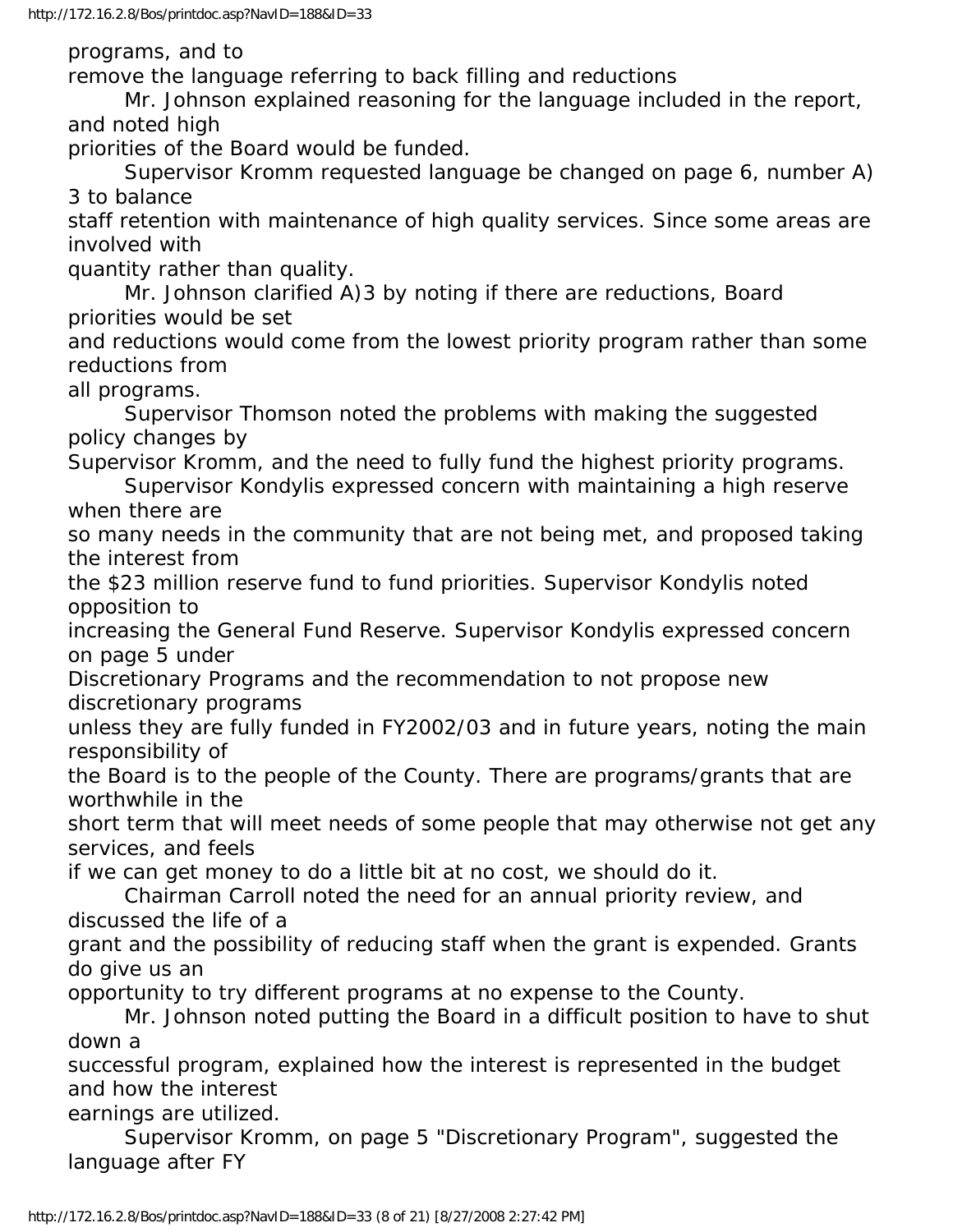2002/03 be deleted. This would eliminate "and in future years by a grant or other dedicated

revenue source that cannot be used to offset an existing General Fund Contribution."

 On motion of Supervisor Kromm and seconded by Supervisor Kondylis, the Board acted

to adopt Recommendation Number 3 to adopt Budget Policy with the changes to page 5

eliminating language under Discretionary Programs. So ordered by a vote of 4- 0; Supervisor

Silva excused.

On motion of Supervisor Kromm and seconded by Supervisor Thomson, the Board acted

to increase the minimum of General Fund reserve to \$10 million. So ordered by a vote of 3-1;

Supervisor Kondylis voted no, and Supervisor Silva excused.

(Item 21B) ORDINANCE REGARDING ESTABLISHING THE DEPARTMENT OF CHILD SUPPORT SERVICES (DCSS) ADOPTED ON FIRST READING;

SECOND READING SET FOR FEBRUARY 5, 2002

 TRANSITION PLAN TO TRANFER FAMILY SUPPORT PROGRAM FROM THE DISTRICT ATTORNEY TO DEPARTMENT OF CHILD SUPPORT SERVICES, APPROVED

 APPOINTMENT OF DENNIS COVELL AS INTERIM DIRECTOR OF CHILD SUPPORT SERVICES, AND DEPARTMENT HEAD STAUTS ON JULY 1, 2002, APPROVED

Scheduled on the agenda for this day was consideration of a proposed ordinance which

would establish the Department of Child Support Services, transition this function from the

District Attorney''s Office to the new department, and to appoint Dennis Covell as interim

director until July 1, 2002 when he would become the department director. On motion of Supervisor Kondylis and seconded by Supervisor Thomson, the Board

directed that the proposed ordinance be read by title only. So ordered by a vote of 4-0,

Supervisor Silva excused.

On motion of Supervisor Kondylis and seconded by Supervisor Thomson, the Board

acted to adopted the proposed Ordinance. So ordered by a vote of 4-0, Supervisor Silva excused.

(Item 21.1) UNACCOUNTED FOR FIXED ASSETS REPORT, APPROVED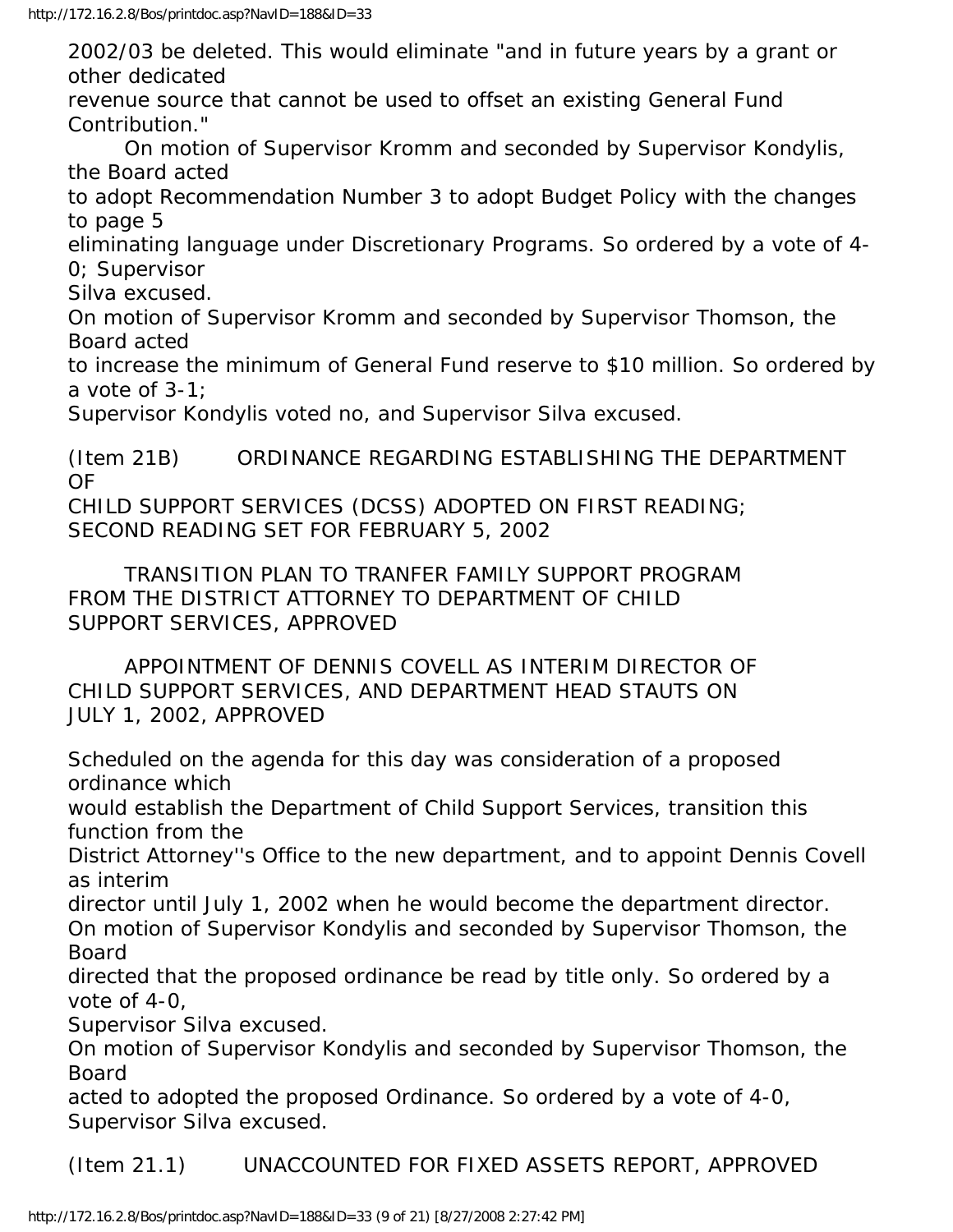Assistant Auditor/Controller Simona Padilla-Scholtens reviewed the information contained in the Agenda Submittal from her department dated January 22, 2002, incorporated

herein by reference, regarding the Unaccounted for Fixed Assets as of June 30, 2001.

Auditor/Controller Bill Eldridge noted the frustrations accounting for the fixed assets,

and hopes in working with the Director of Health and Social Services to correct the problems

accounting for the fixed assets in that department.

Responding to questions posed by Supervisor Kromm regarding new computers not

being tagged in a timely manner, purchasing new computers outside the ACS purchasing

process, and the accountability for the assets, Ms. Padilla-Scholtens discussed the past process

policies and changes that are being made. Director of Health and Social Services Patrick Duterte

feels the assets are in the department, discussed the changes in the internal tracking system that

are being made, and feels the division managers should be accountable for fixed assets within

their division.

Responding to questions by Supervisor Kondylis relative to past fixed asset processing,

Ms. Padilla-Scholtens noted the transition into a bar code tracking system, and working with the

departments to ensure the process is followed.

Donald Tipton, Vallejo, voiced concern with the large number of fixed assets that can not

be located, and if the equipment is not located a police report should be filed to account for that

item.

 On motion of Supervisor Thomson and seconded by Supervisor Kondylis, the Board

acted to accept the status report for unaccounted fixed assess as of June 30, 2001, and to require

each department to submit requested for release of accountability, to reaffirm the policy and

State Law relative to accountability, and to require department heads to adhere to the Fixed Asset

Accountability and Control Policies and Procedures. So ordered by a vote of 4- 0; Supervisor

Silva excused.

(Item 22) STATUS AND PROGRESS OF THE ANIMAL CARE COMMISSION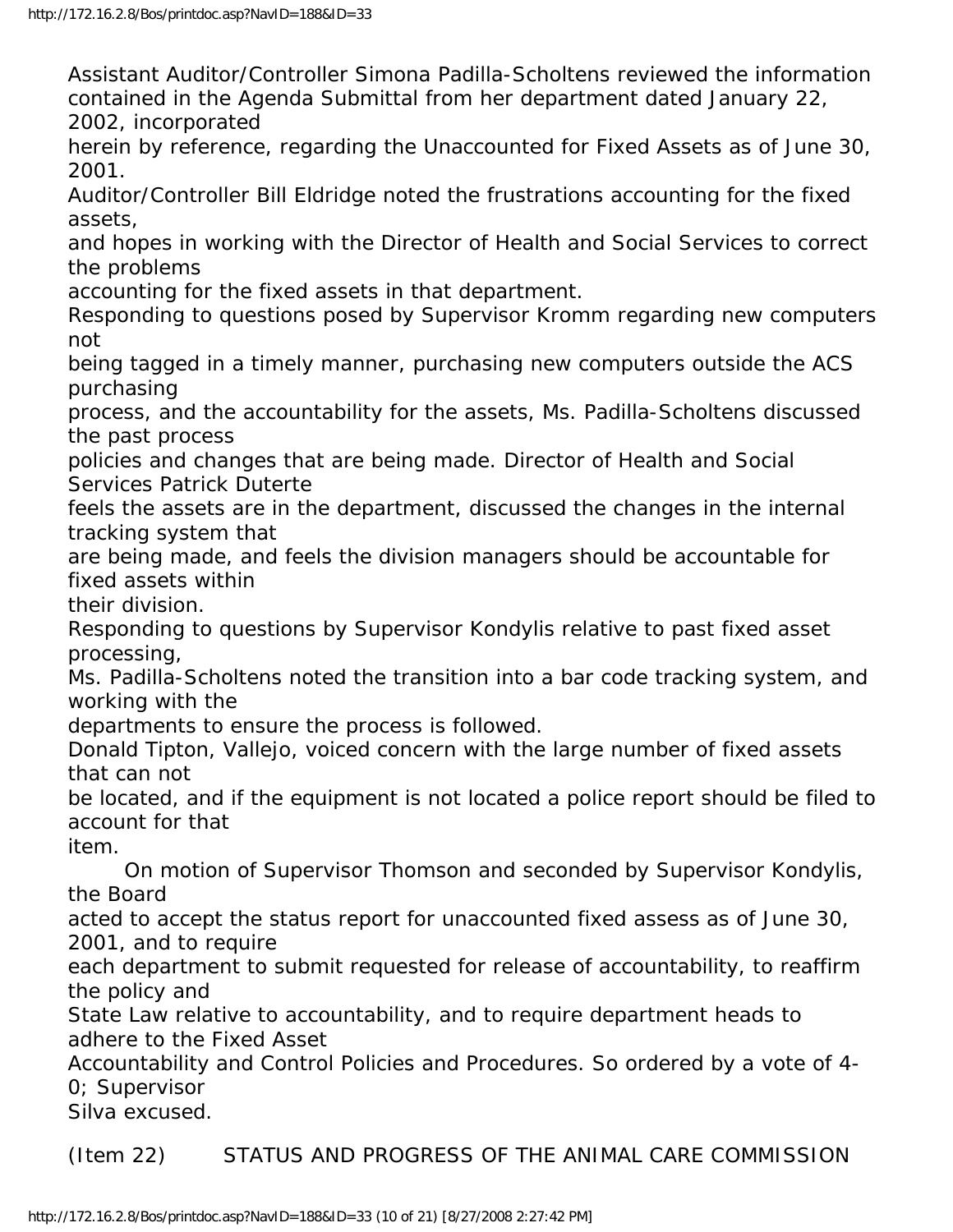## AND

THE ANIMAL CARE SERVICES DIVISION RECEIVED

## APPROPRIATION TRANSFER IN THE AMOUNT OF \$14,000 AND \$3,300 FOR CONVERSION AND AIR CONDITIONING COSTS, APPROVED

Susan Cooper, Animal Care Advisory Commissioner (ACAC), reviewed the information

contained in a visual presentation; a hard copy is incorporated herein by reference. Ms. Cooper

noted progress since June 2001, requested for \$14,000 in funding to convert a truck to include

kennels and air conditioning, and discussed commission plans for 2002.

Director of General Services Jim Werdell reviewed a visual presentation for the Animal

Care Update. The presentation reviewed the progress since the last update, staff changes,

Animal Health and Welfare Improvements, the Volunteer Program, increased public access and

services, operational improvements, plans for the remainder of FY 01-02, and open issues of a

freezer replacement, noise abatement in the shelter, and the need to replace an animal control truck.

Responding to comments by Supervisor Kondylis regarding the great number of

improvements, and the \$15,000 requested in the Mid-Year budget, and with replacement of the

freezer, Mr. Werdell noted the request in the Mid-Year is for \$14,000 to convert the new

transport vehicle to include kennels and air conditioning. The department will try internally to

fund replacement of the freezer at a cost of approximately \$10,000.

Chairman Carroll voiced concern regarding the need to replace the freezer as soon as

possible since the old one does not have the necessary safety features.

Responding to questions posed by Supervisor Thomson regarding the existing transport

truck that does not have air conditioning, and the cost to retrofit the truck with air conditioning,

Mr. Werdell noted the truck would be used for short trips for the local area, and the cost for

conversion would be about \$3,300.

Dr. Shelby Key, Veterinarian, noted the opening of "The Cat''s Meow" Veterinary Clinic

and the low cost vaccine clinic that are both going better than expected.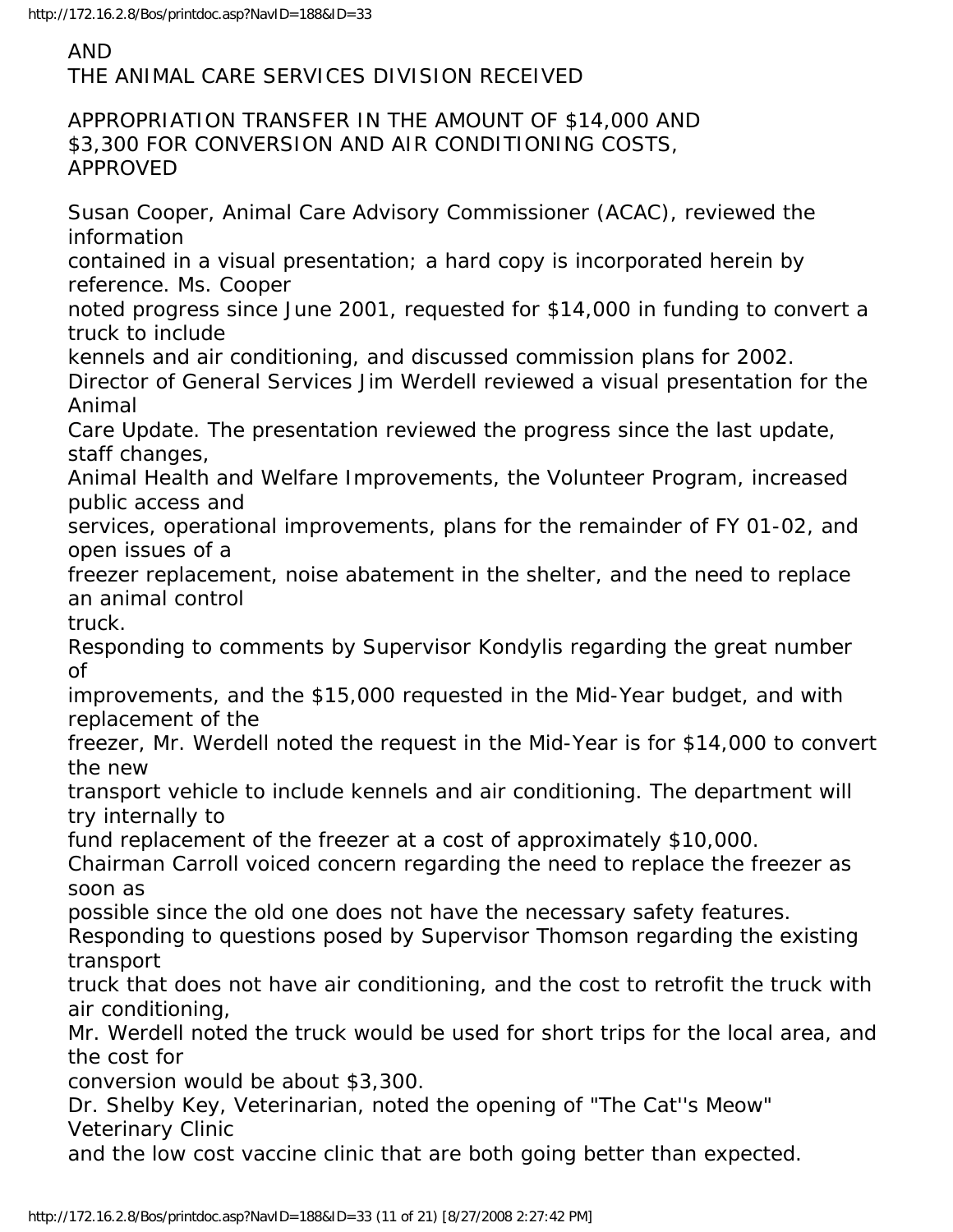On motion of Supervisor Kondylis and seconded by Supervisor Kromm, the Board acted

to approve \$14,000 for conversion costs of the new vehicle, and to approve \$3,300 to add air

conditional to the remaining Animal Care vehicle. So ordered by a vote of 4-0; Supervisor Silva

excused.

(Item 23) BOARD TO CONTINUE SUPPORT OF THE SOLANO SAFETY NET CONSORTIUM

 CHILDREN SET AS THE FIRST PRIORITY IN ADDRESSING **HOMELESSNESS** 

COUNTY REPRESENTATIVE TO THE SOLANO SAFETY NET CONSORTIUM TO PRESENT QUARTERLY UPDATES

 REQUEST FOR COUNTY CITIES TO PARTICIPATE IN DEVELOPMENT OF A COMPREHENSIVE HOMELESS PLAN, APPROVED

 LETTERS IN SUPPORT OF GRANTS RELATED TO HOMELESS ISSUES, ENDORSED

HOMELESS SHELTERS TO BE FILLED AS FIRST OPTION FOR THE HOMELESS, APPROVED

Director of Health and Social Services Patrick Duterte reviewed the information contained in the Agenda Submittal from his department dated January 22, 2002, incorporated

herein by reference. Mr. Duterte noted the County could make it mandatory for people

participating in the Winter Shelter Program to go into shelters first. Mr. Duterte reviewed a

visual presentation; a hard copy of the presentation is incorporated herein by reference, outlining

the approaches being taken in other jurisdictions, and data regarding the homeless.

Responding to questions posed by Supervisor Kromm regarding the number of homeless,

Mr. Duterte discussed the differences in the national numbers, projected numbers in the area, and

the numbers provided to the County by service providers.

Responding to questions posed by Supervisor Thomson regarding homeless veterans and

incorrect counts, and with veterans not seeking services, Mr. Duterte feels the numbers for

veterans are low, and acknowledged the need to look at the veteran''s issues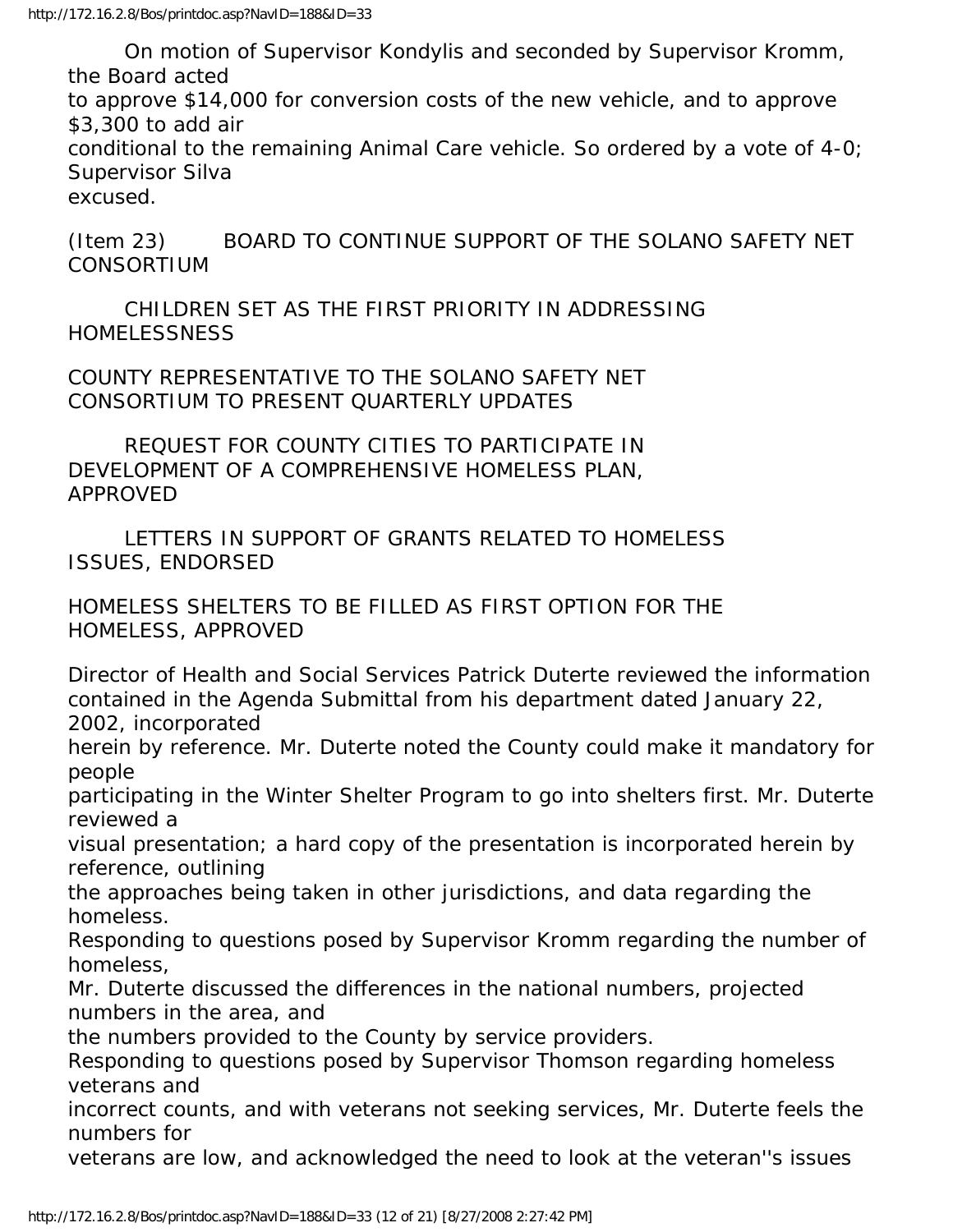more closely.

Mr. Duterte continued to review the data, services provided by each major city in the

County, and the homeless priority groups to serve.

Responding to questions posed by Supervisor Kondylis relative to catering to the needs

of homeless children and not their families, Mr. Duterte noted he had no answer at this time.

Responding to concerns voiced by Supervisor Kromm relative to serving children only,

the issue of adults panhandling with children and feels it is a Child Protective Services (CPS)

issue, working through case management, and families working towards a healthy environment

for their children, Mr. Duterte feels a standard should be set that parents can not panhandle with

children.

Supervisor Kondylis noted children are the number one priority for her, that the family

must be dealt with to address the homelessness of children, and if families are not willing to

work towards self sufficiency there should be serious implications for the well being of the child,

and feels all of these aspects need to be dealt with together. Veterans need to be dealt with

separately.

Supervisor Thomson discussed reunification, each family situation needs to be assessed

separately, the need for a stronger stand in dealing with children, and feels children and families

are the number one priority as long as the parents want to help. If the parents don''t want to help,

we need to look at removing the children.

Mr. Duterte reviewed the County roll, and the departmental recommendations. Responding to questions posed by Supervisor Kromm regarding some cities denying

there is a homeless problem and no need for resources, Mr. Duterte feels the denial will be there

but will address the need to talk to the city councils to recognize the needs of their citizens.

Roxie DeShazo, homeless, noted she and her three children are homeless because she

was a victim of a violent crime, how hard it is being on the street, and will take any help the

County will give her.

Rischa Slade, Heather House, noted the many problems with housing the clients on the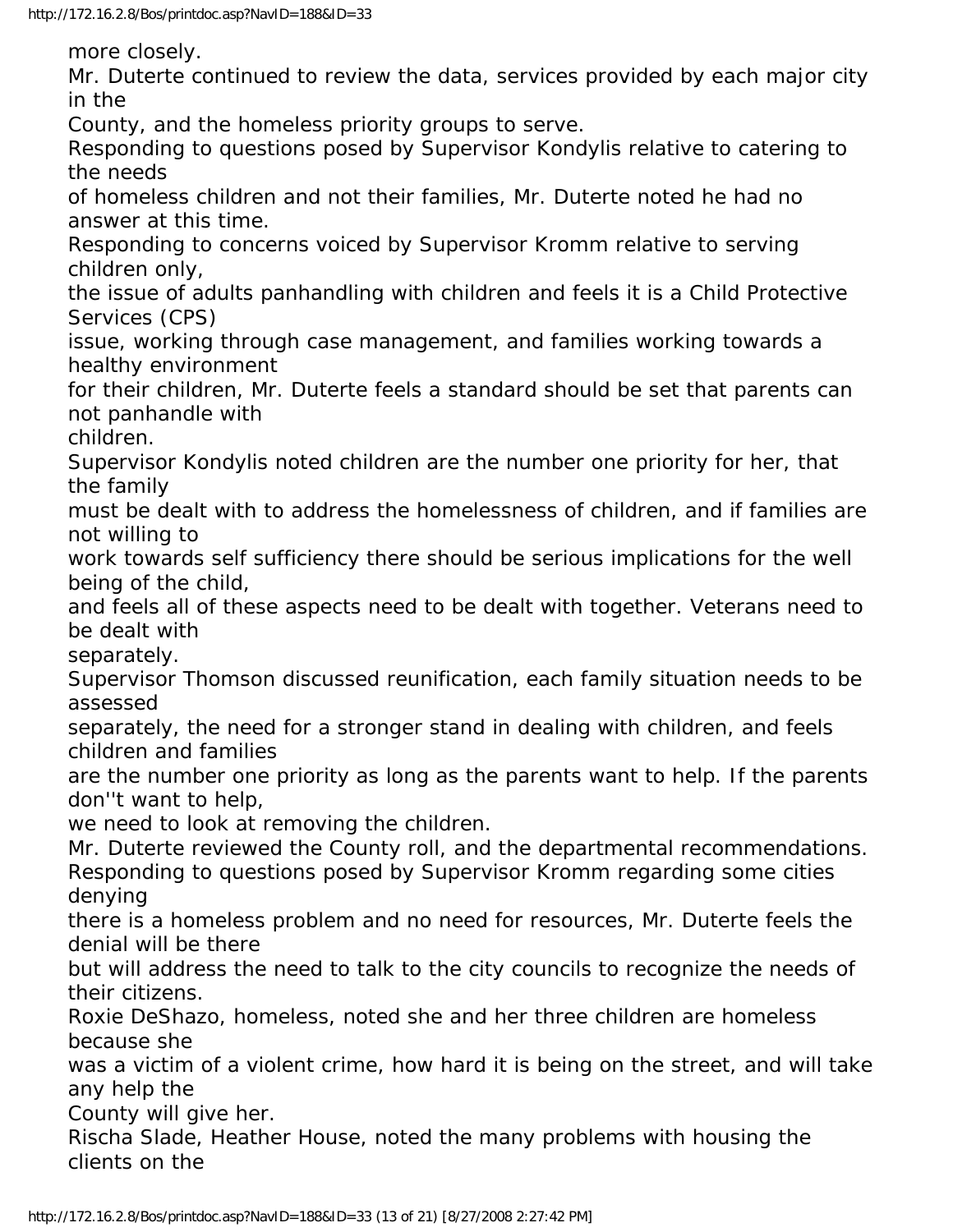Winter Shelter Program in motels, problems for the homeless to access services, problems with

transportation, and the positive aspects of clients staying at Heather House. Ms. Slade offered if

it is the goal of the Board to give these families a hand up while working to improve their lives,

she suggested any remaining funds in the Winter Shelter Program be put into the shelters. Much

work has been done at Heather House to reopen the shelter, but added funding is needed. P.J.

Davis, Community Action Agency (CAC), has suggested formation of a shelter collaborative to

share resources to truly help those in need in the County. By placing the remaining Winter

Shelter Program funds in the shelters the clients will live in a structured environment, receive

case management services, find work and hopefully an affordable place to live. Ms. Slade noted

the many efforts to seek funding, and requested \$75,000 to assist Heather House, and feels this is

the most cost effective way to invest in a successful program.

Responding to concerns voiced by Supervisor Kondylis regarding with funding for

Heather House, with the amount of funds Vacaville contributes to Opportunity House,

participation by the City of Fairfield, and if Heather House could succeed if all beds were filled,

Ms. Slade noted the City of Vacaville contributes via a nonprofit organization that owns and

manages the property where Opportunity House is located, and discussed other support by the

City of Vacaville. The City of Fairfield did contribute \$35,000 in Community Development

Block Grant (CDGB) funds, there were residual problems from the last operators of the shelter,

and noted other support given by the City of Fairfield. If all beds were filled each night Heather

House would succeed, costs to the County would drop from about \$75 per night to \$50 per night

if the shelter is used, and Ms. Slade again noted services available at the shelter that are not

available at the motels.

There was a brief discussion regarding funding.

Janet Murray, Chairperson Solano Safety Net Consortium (SSNC), noted her background

on assisting the homeless, there are 851 housing vouchers available through the City of Fairfield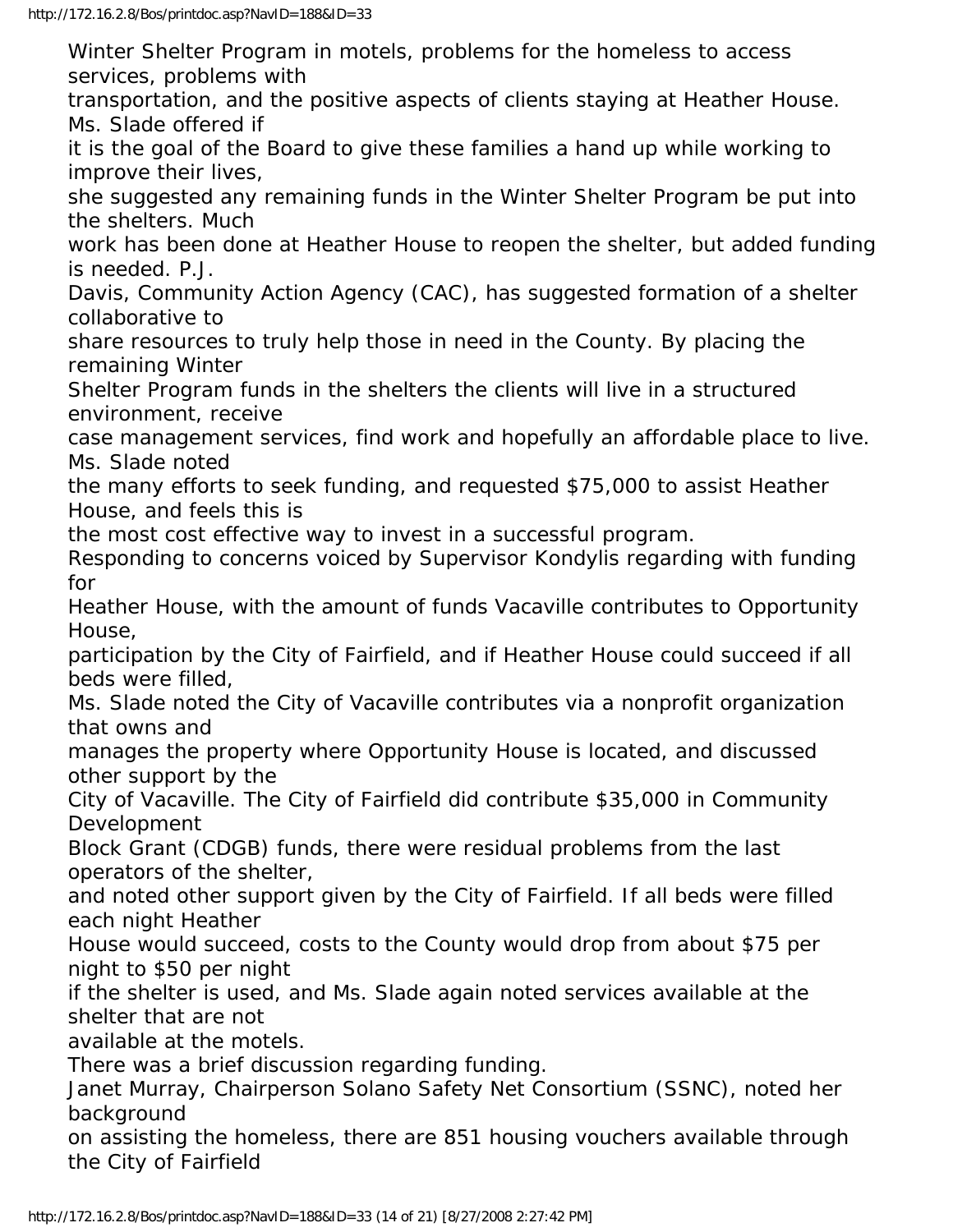that are completely filled, the SSNC needs the support of the County, the cities, and the groups within the area. The SSNC recently received a designation from the State as the County Action Commission to go after funding, and Ms. Murray noted grants and funding that have been received and proposals that are outstanding. The SSNC is organizing a homeless summit that will be held March 27, 2002, and success for the SSNC depends on support of the entire County. Responding to questions posed by Supervisor Kromm regarding the types of services that were contracted for through the SSNC, and about administration costs, PJ Davis, SSNC and CAA, noted \$216,000 went directly to one subcontractor in each city to provide funds for safety net and low income issues. Ms. Davis outlined how funds are being used for each of the funding sources. The CBSG funds are being used for administration, tracking, case management, and to bring in housing type funds such as the HUD funding. The majority of the funding is HUD funding that is mainly used for permanent housing. Ms. Davis noted the importance of case management to ensure the clients access all the programs available to them. Donald Tipton, Vallejo, voiced concern with the County being able to eliminate homelessness in the County, and feels that a different approach and different ideas are needed. Mr. Tipton also feels the current program does not account for volunteers, other County departments need to participate, participation is needed from all cities in the County, and more beds are needed. Paul Forbes, Fairfield, feels there are many buildings available that could be used for the homeless, there should be another day center built, and feels that rent prices are too high. Dennis Mina, Shelter Manager Mission Solano, noted the number 1 priority is sheltering for the many types of homeless, that Mission Solano is an independent program, the number of meals and beds provided last year, and the great extent of help from volunteers that Mission Solano depends on. Mr. Mina discussed accountability by the clients, supports Child Protective Services (CPS) ensuring the children are taken care of, noted if the clients do no do what they are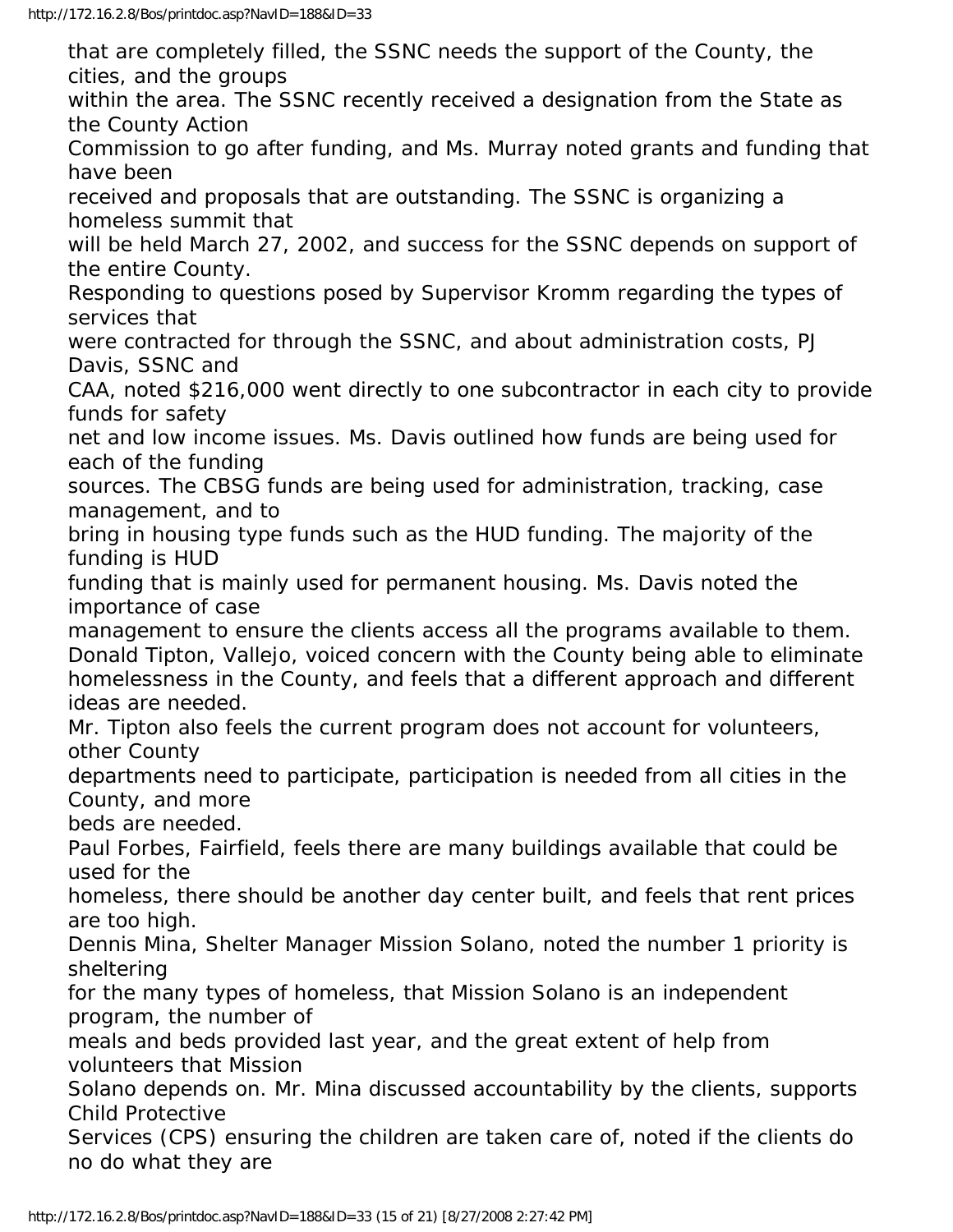suppose to he will put them out of the shelter, and noted utilizing motels is a problem.

Responding to concerns voiced by Supervisor Kondylis regarding a more comprehensive

overview of the services that are being provided throughout the County, Mr. Duterte noted Moira

Sullivan is the County representative on the SSNC and she will take the County''s position to that

partnership, and will report regularly back to the Board.

Responding to questions posed by Supervisor Thomson regarding what the County goal

is, Mr. Duterte feels homelessness must be addressed through a countywide process and the

vehicle is the SSNC. The SSNC should set the goals and objectives.

Supervisor Thomson noted support for programs such as Heather House and **Opportunity** 

House, feels the Day Center did not address the actual needs of the homeless, and hopes a

program is developed to meet the basic needs and to transition these folks off the streets. To

participate in these programs people must follow the rules, and Supervisor Thomson feels

utilization of the motels needs to stop.

Supervisor Kromm noted the need to keep shelters viable for the community, the slow

start for the SSNC, and the need to move people into permanent housing.

Responding to questions posed by Supervisor Kromm relative to the additional allocation

of funds for the Winter Shelter Program, and if there are funds from the Winter Shelter Program,

Mr. Duterte feels the request for shelter is slowing down. If the Board mandates the shelters

must be filled first, the funds could be used to pay the shelters.

Supervisor Kondylis feels the priorities for County funding is to mandate shelters be

used, that no children are homeless, getting tough on parents if needed, and to work diligently for

the Veterans.

Responding to comments by Mr. Duterte regarding no children to be homeless, Supervisor Kondylis noted the principle is that no child will go homeless even if that means

getting tough on parents to make them take responsibility or loose their children, and Supervisor

Kondylis wants the issue of providing birth control to be explored.

Ms. Slade requested any additional allocations to the shelters be done as soon as possible,

and noted that the Vacaville Assistance Center is located in the complex with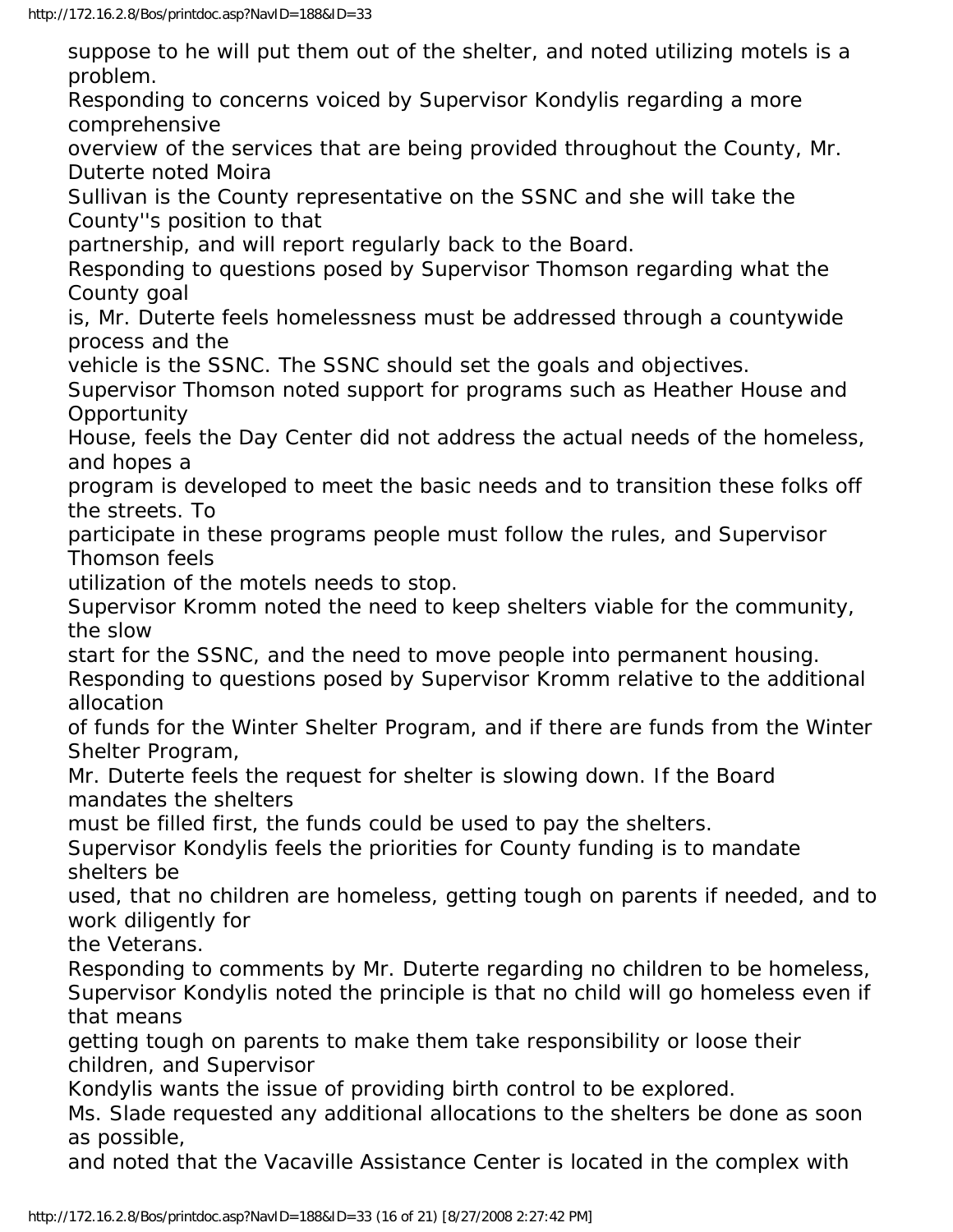the Salvation

Army, Catholic Social Services, and the Housing and Redevelopment department for Section 8

housing that is owned by the city. This allows clients to access many services in one location.

Supervisor Kromm reiterated that it is unacceptable for children to be homeless for any

significant amount time, and feels that children that are at the Overnighter Motel and

panhandling are a CPS issue.

 On motion of Supervisor Kondylis and seconded by Supervisor Thomson, the Board

acted to adopt the departmental recommendations 1) to continue to support the Solano Safety Net

Consortium; 2) to set the priorities of children first, then Veterans; 3) to solicit participation of

all cities in the SSNC in development of a comprehensive homeless plan; 4) to receive quarterly

reports from the County SSNC representative, and 5) to endorse letters of support for grants

related to homeless issues; and to initiate a policy to fill the homeless shelters before sending any

clients to motels if that option is deemed the best option by the case worker. So ordered by a

vote of 4-0; Supervisor Silva excused.

(Item 27) PRESENTATION FROM SOLANO TRANSPORTATION AUTHORITY RE OPTIONS FOR IMPROVEMENTS TO THE I-80/I-680 INTERCHANGE, RECEIVED

 Paul Wiese, Department of Transportation, noted this area is the number one traffic

problem in the County; the presentation is for background information on the project, and will be

back before the Board on February 5, 2002 for action.

 Director of Solano Transportation Authority (STA) Darrell Halls reviewed a visual

presentation; a hard copy is incorporated herein by reference along with the Agenda Submittal

from the Department of Transportation dated January 22, 2002. The overview of the I-80/I-

680/I-780 Corridor Study Segment 1, the I-80/I-680/SR 12 Interchange recommendations began

with the study segments, the project study area, segment 1 study to date, projected impacts on I-

80/I-680 interchange, Benicia Bridge expansion impacts, existing problems in the area of the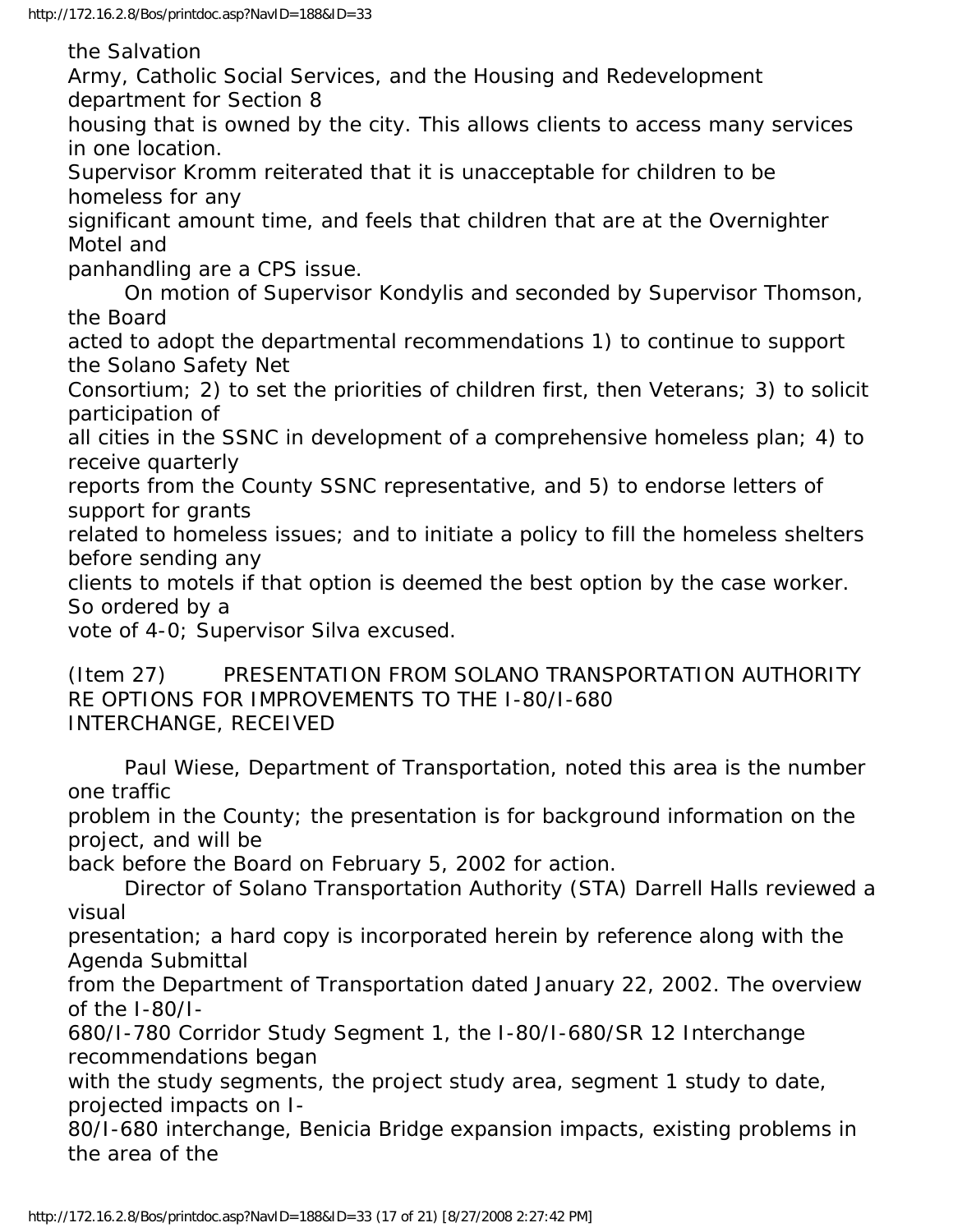interchanges, existing funding commitments for the auxiliary lanes project and the SR 12(W) truck climbing lane project, existing problems of the auxiliary lanes project and the truck climbing lane project. Mr. Halls noted the situation of the truck scales needs to be evaluated. Dale Dennis, STA, continued the presentation with the basis of traffic forecasts, the peak hour traffic growth through 2025, and increases in truck traffic and traffic patterns. Mr. Dennis reviewed the recommended project components with balancing local and regional traffic issues, the recommended project components and costs, the I-80 widening alternative 6A modified, I-80 widening and south parkway alternative 4D modified, the I-680 viaduct and south parkway alternative 2D, the existing problems with the alternatives, the north connector components and the existing problems, Peak Hour local traffic impacts of the north connector, the south parkway components, the benefits and existing problems of the south parkway, and the truck scale reconstruction or relocation implications and existing problems. There was a brief discussion of the use of toll roads in the Cordelia area to reduce the number of people using the surface streets as an alternative route. Mr. Halls reviewed the project development process, the approvals that are needed, the project delivery issues, other issues to consider, the next steps, and the project decisions that need to be made. Mr. Weise discussed the impacts of congestion on I-80/I-680 to the local road system, the history of congestion on the local roads, impacts of the north connector corridor option, and feels the north connector provides a good alternative. John Takeuchi, Fairfield, feels the north connector is a no no, per the Fairfield General Plan and will be contested if brought forward, discussed factors relating to the slide area on I-80 and SR 12 intersecting with I-80, and questioned ways to get people from Cordelia Village to downtown Fairfield. Mr. Takeuchi feels that if SR 12 is connected with an elevated corridor it would eliminate a lot of traffic on I-80, and urged the Board to partner with neighboring counties since the problem really is a regional issue.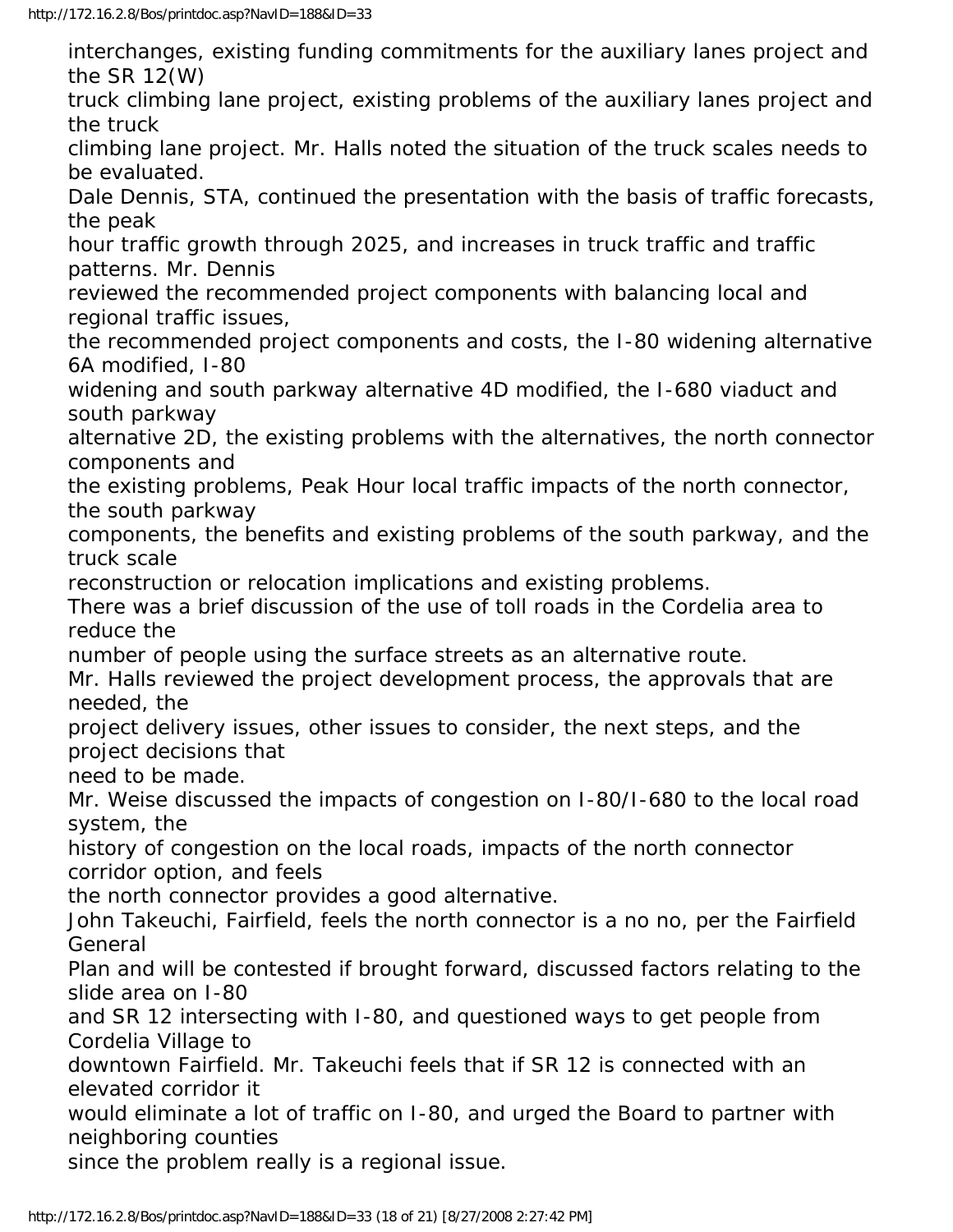Chairman Carroll feels social issues such as the aging population is being ignored, and there may be a diminishing of the projections by a great amount. James Williams, Vacaville, questions how many of the surface roads would be improved along with this project, feels all alternatives presented will impact the area, suggested using a more regional approach to keep the traffic on the freeway with improvement to I-80. Mr. Williams noted his objection to the north corridor option, and suggested looking at other major interchanges in the Sacramento area for more ideas for alternatives. Ken Smith, Fairfield, noted traffic in Cordelia is horrendous, and noted problems caused by this traffic in residential areas. The southern bypass makes sense; the real problem is with I-680 intersecting with I-80, the projected growth in the area, and the need for traffic to get around the City of Fairfield. Mr. Smith voiced concern that no representatives meeting with the Cordelia Homeowners Association, and the willingness to work together to get the problem solved. Responding to questions posed by Supervisor Kondylis regarding shifting of lanes, if the breakdown lanes would be widened, with review of the primary and secondary marsh, Mr. Halls noted that it is not practical to do shifting lanes on the freeway, that there are no design details yet, and the presentation is of three conceptual alternatives. Some review has been done of the marsh area that would be effected, and the question is do we want to study the southern bypass as an alternative. Mr. Halls noted the question is which options do we want to pursue, and the attempts to narrow the options down to three to start the process. Supervisor Kondylis noted if the STA went to the Bay Conservation and Development Commission (BCDC) and asked for their recommendations and guidance hundreds of thousands of dollars could be saved, and as long as there is a reasonable upland alternative there will be no approval in the marsh. The State law prohibits construction in the marsh, and BCDC is obligated to follow the law. Responding to questions posed by Supervisor Kromm relative to use of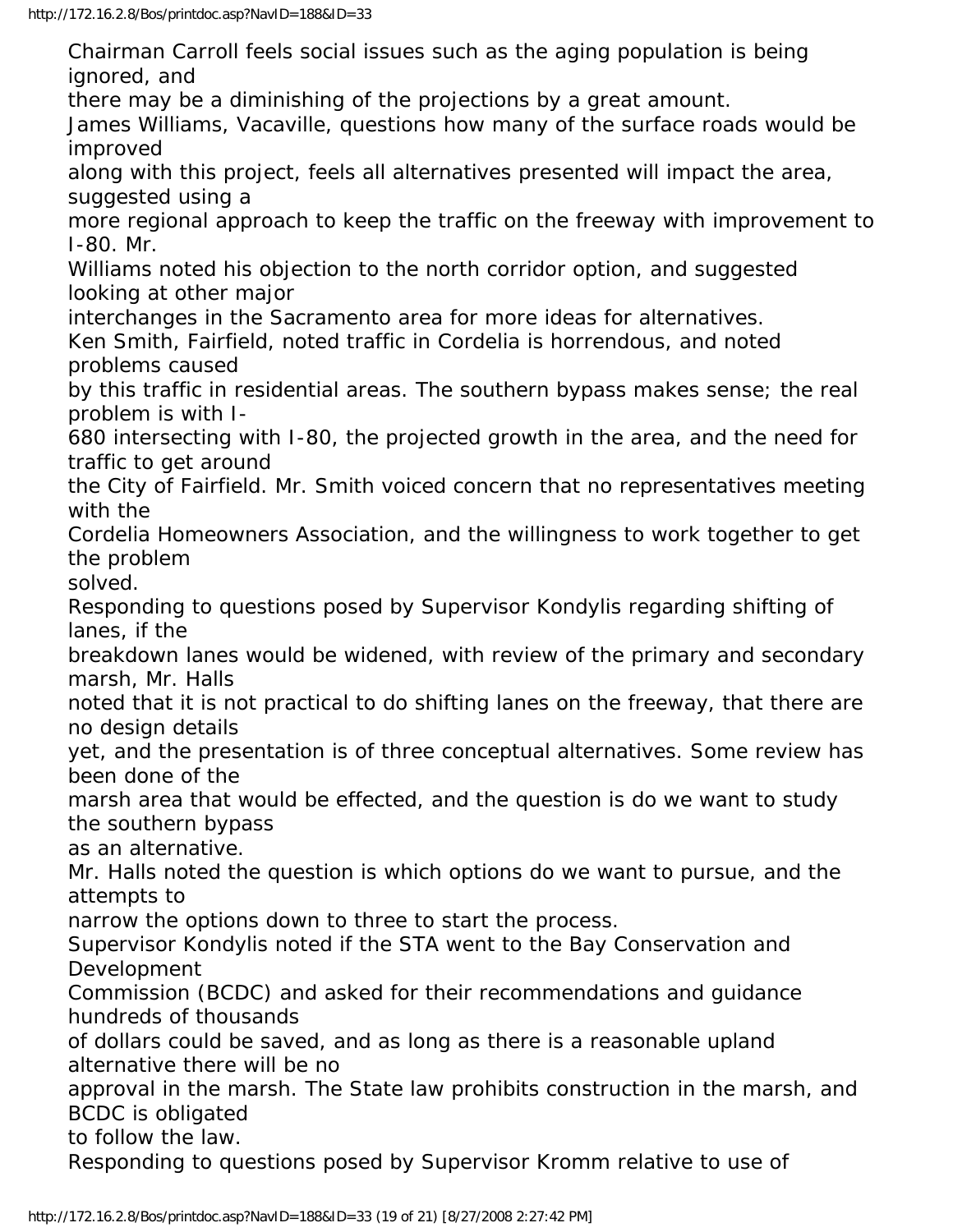freeways by local

residents, and alternative modeling, Mr. Halls discussed the request from Caltrans for a local

traffic management plan to help discourage local traffic from using the freeway system for a

local destination. Mr. Halls noted the process and the time that will elapse before any

improvements are completed, discussed how traffic modeling is done, and changing the model to

include multi-modal means of transportation. Supervisor Kromm expressed concern with

subsidizing cities that are building commuter cities.

Responding to questions posed by Supervisor Thomson regarding if there is any interest

by the City of Fairfield in the north connector, and the great traffic impacts if a north connector

is not done, Mr. Halls noted there would be two options to be considered and one that could

include a viaduct, but the viaduct would be very expensive. Even with the highway

improvements traffic on the north side will increase since the area is not built out yet, and a

traffic management plan is needed in the north.

The report was received.

(Item 24) UNACCOUNTED FIXED ASSET INVENTORY FOR THE DISTRICT ATTORNEY CRIMINAL DIVISION CLEARED

The Board was provided with an Agenda Submittal from the District Attorney''s **Office** 

dated January 22, 2002, incorporated herein by reference, regarding release of liability for

unaccounted for fixed assets.

 On motion of Supervisor Kondylis and seconded by Chairman Carroll, the Board acted to

clear the three computer items identified as missing from the June 30,2001 Unaccounted Fixed

Asset Inventory for the District Attorney Criminal Division. So ordered by a vote of 4-0;

Supervisor Silva excused.

(Item 25) AGRICULTURAL PRESERVE APPLICATION NO. 1328 OF WALLACE MCCORMACK FAMILY TRUST, HELEN L. MCCORMACK TRUST, JEANNE MCCORMACK AND ALBERT G. MEDVITZ, ADOPTED

The Board was provided with an Agenda Submittal from the